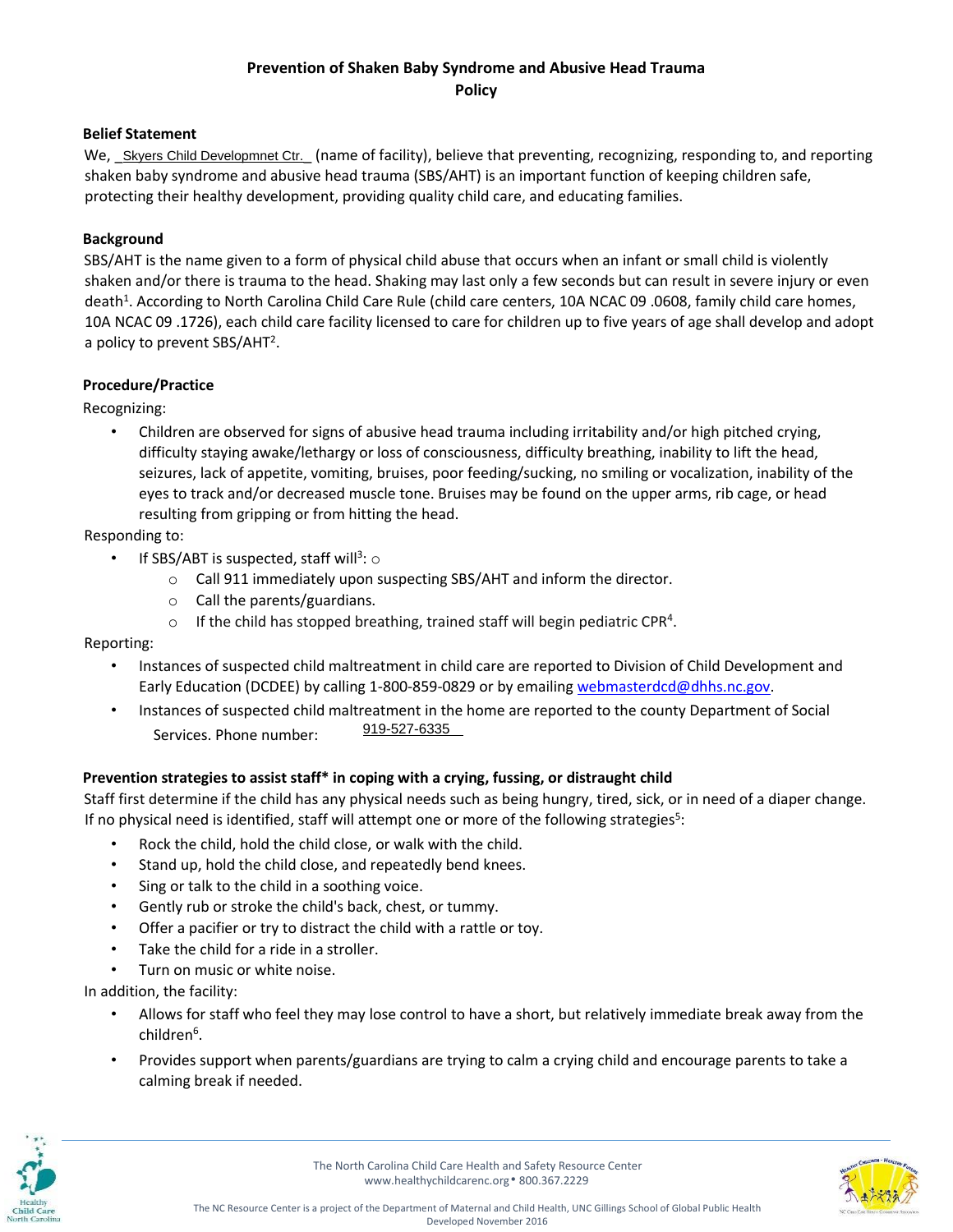### **Prohibited behaviors**

Behaviors that are prohibited include (but are not limited to):

- □ shaking or jerking a child
- tossing a child into the air or into a crib, chair, or car seat
- pushing a child into walls, doors, or furniture

### **Strategies to assist staff members understand how to care for infants** Staff

reviews and discusses:

- The five goals and developmental indicators in the 2013 North Carolina Foundations for Early Learning and Developmen[t,](http://ncchildcare.nc.gov/PDF_forms/NC_Foundations.pdf) [ncchildcare.nc.gov/PDF\\_forms/NC\\_Foundations.pdf](http://ncchildcare.nc.gov/PDF_forms/NC_Foundations.pdf)
- How to Care for Infants and Toddlers in Groups, the National Center for Infants, Toddlers and Families, [www.zerotothree.org/resources/77-how-to-care-for-infants-and-toddlers-in-groups](http://www.zerotothree.org/resources/77-how-to-care-for-infants-and-toddlers-in-groups)
- Including Relationship-Based Care Practices in Infant-Toddler Care: Implications for Practice and Policy, the Network of Infant/Toddler Researchers, pages 7-9, [www.acf.hhs.gov/sites/default/files/opre/nitr\\_inquire\\_may\\_2016\\_070616\\_b508compliant.pdf](http://www.acf.hhs.gov/sites/default/files/opre/nitr_inquire_may_2016_070616_b508compliant.pdf)

### **Strategies to ensure staff members understand the brain development of children up to five years of age**

All staff take training on SBS/AHT within first two weeks of employment. Training includes recognizing, responding to, and reporting child abuse, neglect, or maltreatment as well as the brain development of children up to five years of age. Staff review and discuss:

- Brain Development from Birth video, the National Center for Infants, Toddlers and Families, [www.zerotothree.org/resources/156-brain-wonders-nurturing-healthy-brain-development-from-birth](http://www.zerotothree.org/resources/156-brain-wonders-nurturing-healthy-brain-development-from-birth)
- The Science of Early Childhood Development, Center on the Developing Child, [developingchild.harvard.edu/resources/inbrief-science-of-ecd/](http://developingchild.harvard.edu/resources/inbrief-science-of-ecd/)

### **Resources**

List resources such as a staff person designated to provide support or a local county/community resource:

\_\_\_\_\_\_\_\_\_\_\_\_\_\_\_\_\_\_\_\_\_\_\_\_\_\_\_\_\_\_\_\_\_\_\_\_\_\_\_\_\_\_\_\_\_\_\_\_\_\_\_\_\_\_\_\_\_\_\_\_\_\_\_\_\_\_\_\_\_\_\_\_\_\_\_\_\_\_\_\_\_\_\_\_\_\_\_\_\_\_

Shawn Wilson / Child Care Mecklenburg Nurse 704-432-1975

Parent web resources

- The American Academy of Pediatrics[: www.healthychildren.org/English/safety](http://www.healthychildren.org/English/safety-prevention/at-home/Pages/Abusive-Head-Trauma-Shaken-Baby-Syndrome.aspx)[prevention/athome/Pages/Abusive-Head-Trauma-Shaken-Baby-Syndrome.aspx](http://www.healthychildren.org/English/safety-prevention/at-home/Pages/Abusive-Head-Trauma-Shaken-Baby-Syndrome.aspx)
- The National Center on Shaken Baby Syndrome:<http://dontshake.org/family-resources>
- The Period of Purple Crying:<http://purplecrying.info/>
- Other

### Facility web resources

- Caring for Our Children, Standard 3.4.4.3 Preventing and Identifying Shaken Baby Syndrome/Abusive Head Traum[a,](http://cfoc.nrckids.org/StandardView.cfm?StdNum=3.4.4.3&=+) <http://cfoc.nrckids.org/StandardView.cfm?StdNum=3.4.4.3&=+>
- Preventing Shaken Baby Syndrome, the Centers for Disease Control and Prevention, [http://centerforchildwelfare.fmhi.usf.edu/kb/trprev/Preventing\\_SBS\\_508-a.pdf](http://centerforchildwelfare.fmhi.usf.edu/kb/trprev/Preventing_SBS_508-a.pdf)
- Early Development & Well-Being, Zero to Thre[e,](http://www.zerotothree.org/early-development) [www.zerotothree.org/early-development](http://www.zerotothree.org/early-development)



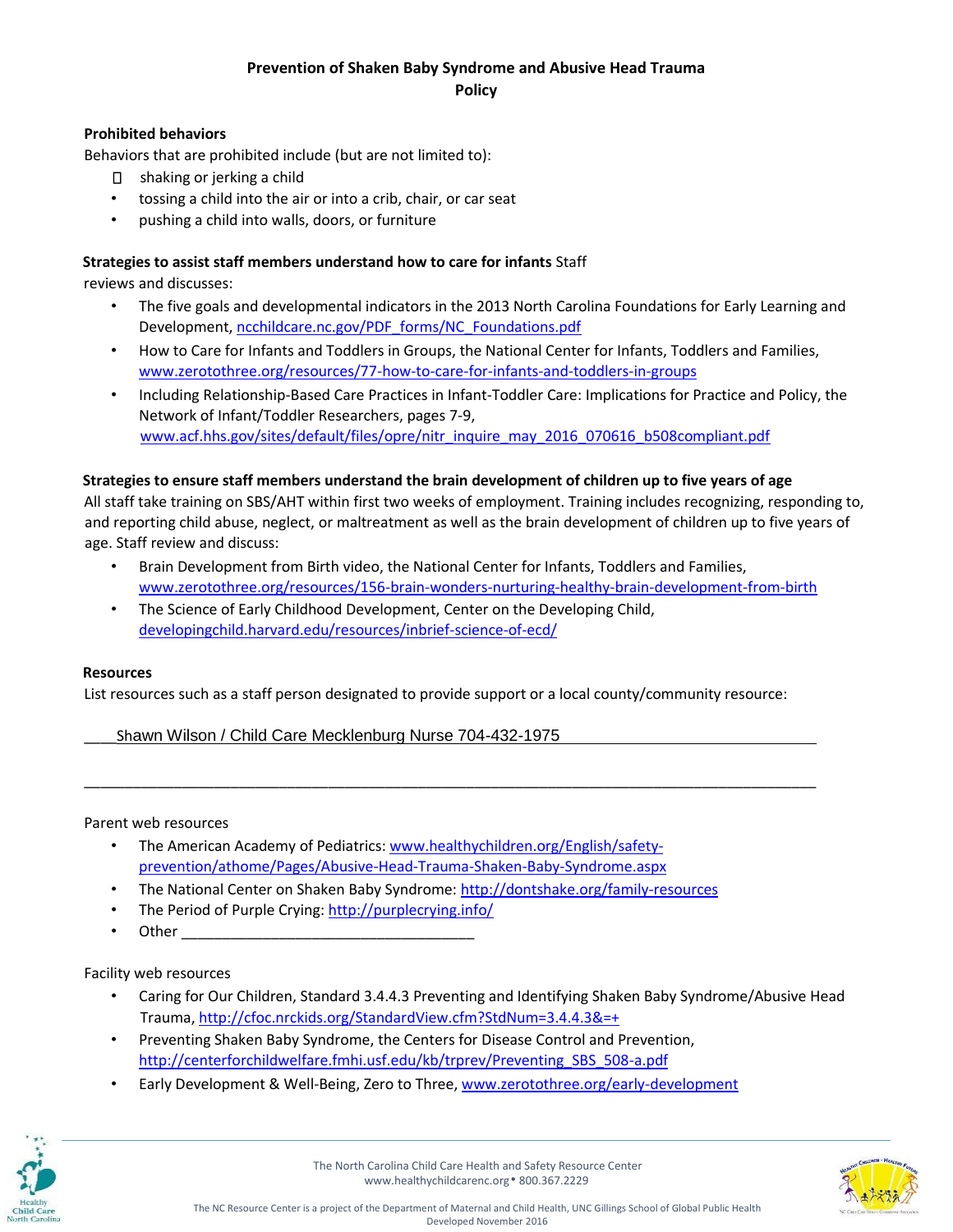#### **References**

- 1. The National Center on Shaken Baby Syndrom[e, www.dontshake.org](http://www.dontshake.org/)
- 2. NC DCDEE, [ncchildcare.dhhs.state.nc.us/general/mb\\_ccrulespublic.asp](http://ncchildcare.dhhs.state.nc.us/general/mb_ccrulespublic.asp)
- 3. Shaken baby syndrome, the Mayo Clini[c, www.mayoclinic.org/diseases-conditions/shaken](http://www.mayoclinic.org/diseases-conditions/shaken-baby-syndrome/basics/symptoms/con-20034461)[babysyndrome/basics/symptoms/con-20034461](http://www.mayoclinic.org/diseases-conditions/shaken-baby-syndrome/basics/symptoms/con-20034461)
- 4. Pediatric First Aid/CPR/AED, American Red Cross, [www.redcross.org/images/MEDIA\\_CustomProductCatalog/m4240175\\_Pediatric\\_ready\\_reference.pdf](http://www.redcross.org/images/MEDIA_CustomProductCatalog/m4240175_Pediatric_ready_reference.pdf)
- 5. Calming Techniques for a Crying Baby, Children's Hospital Colorado, [www.childrenscolorado.org/conditions](http://www.childrenscolorado.org/conditions-and-advice/calm-a-crying-baby/calming-techniques/)[andadvice/calm-a-crying-baby/calming-techniques](http://www.childrenscolorado.org/conditions-and-advice/calm-a-crying-baby/calming-techniques/)
- 6. Caring for Our Children, Standard 1.7.0.5: Stre[ss http://cfoc.nrckids.org/StandardView/1.7.0.5](http://cfoc.nrckids.org/StandardView/1.7.0.5)

#### **Application**

This policy applies to children up to five years of age and their families, operators, early educators, substitute providers, and uncompensated providers.

### **Communication**

Staff\*

- Within 30 days of adopting this policy, the child care facility shall review the policy with all staff who provide care for children up to five years of age.
- All current staff members and newly hired staff will be trained in SBS/AHT before providing care for children up to five years of age.
- Staff will sign an acknowledgement form that includes the individual's name, the date the center's policy was given and explained to the individual, the individual's signature, and the date the individual signed the acknowledgment

• The child care facility shall keep the **SBS/AHT staff acknowledgement form** in the staff member's file. Parents/Guardians

- Within 30 days of adopting this policy, the child care facility shall review the policy with parents/guardians of currently enrolled children up to five years of age.
- A copy of the policy will be given and explained to the parents/guardians of newly enrolled children up to five years of age on or before the first day the child receives care at the facility.
- Parents/guardians will sign an acknowledgement form that includes the child's name, date the child first attended the facility, date the operator's policy was given and explained to the parent, parent's name, parent's signature, and the date the parent signed the acknowledgement
- The child care facility shall keep the **SBS/AHT parent acknowledgement form** in the child's file.

**\*** For purposes of this policy, "staff" includes the operator and other administration staff who may be counted in ratio, additional caregivers, substitute providers, and uncompensated providers.

\_\_\_\_\_2/17/17

**Effective Date** 



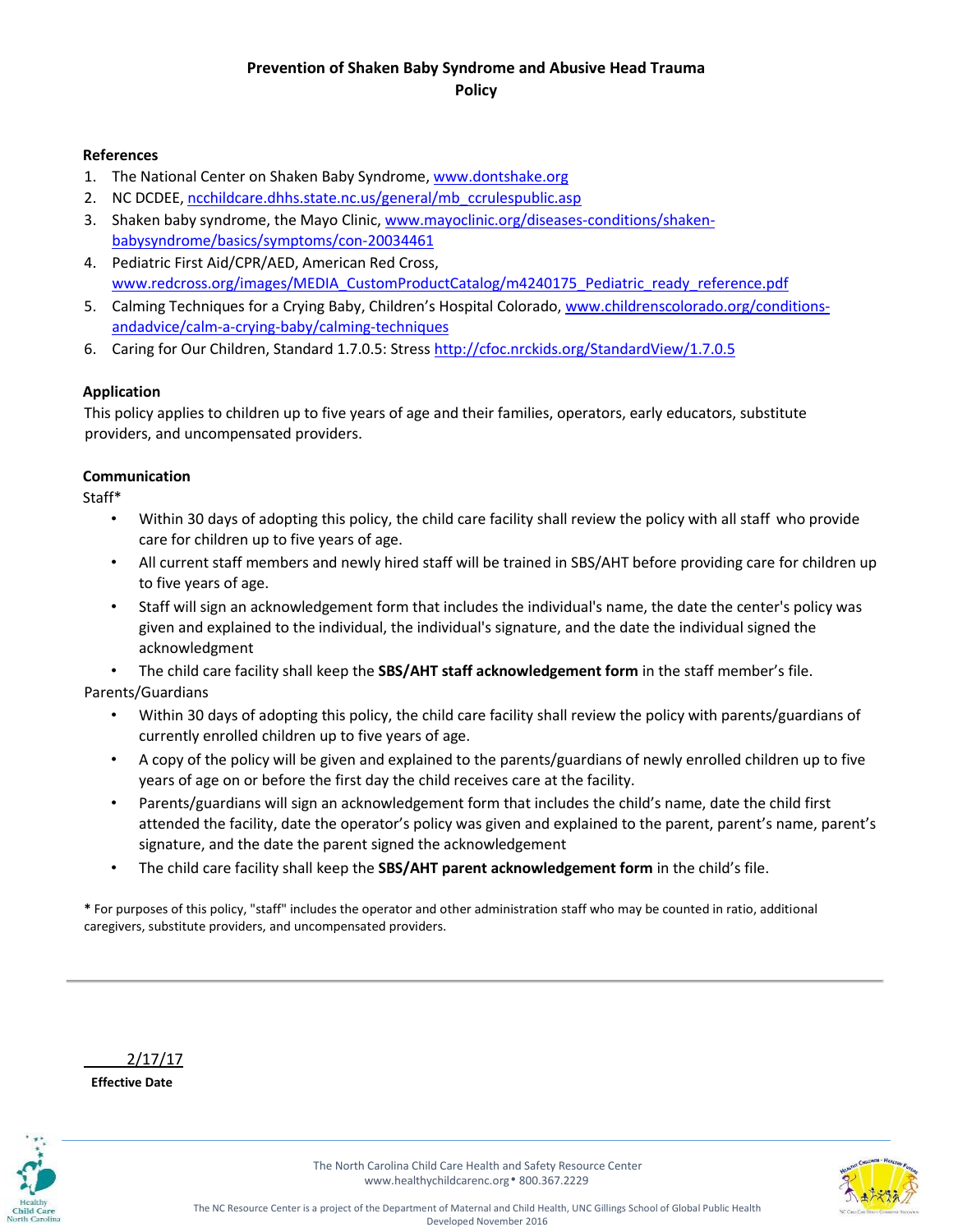#### **Parent or guardian acknowledgement form**

I, the parent or guardian of

**Child's name** 

acknowledges that I have read and received a copy of the facility's Shaken Baby Syndrome/Abusive Head Trauma Policy.

Date policy given/explained to parent/guardian **Date of child's enrollment** 

**Print name of parent/guardian** 

**Signature of parent/guardian distribution of parents of parents of parents of parents of parents of parents of parents of parents of parents of parents of parents of parents of parents of parents of parents of parents of**